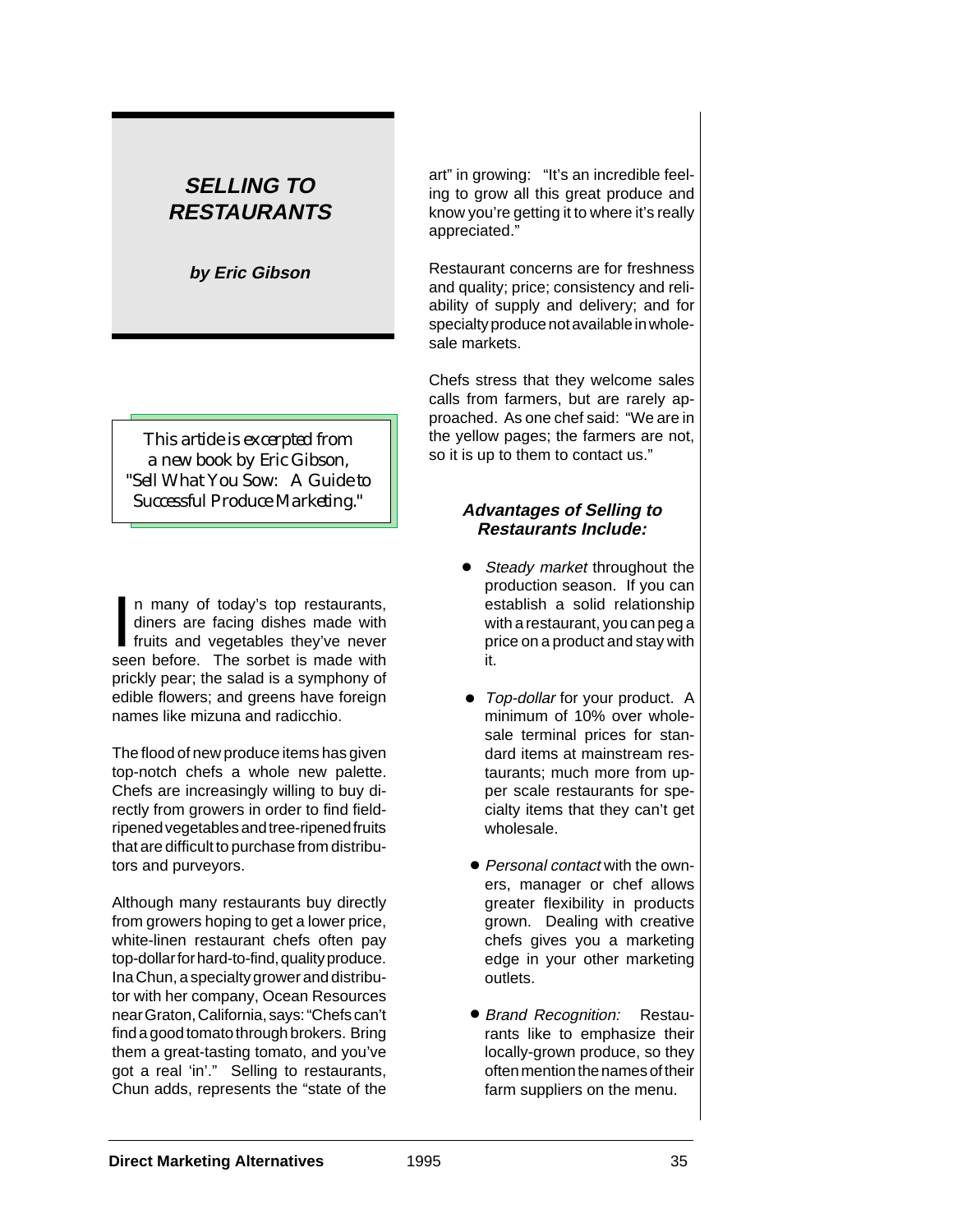#### **Disadvantages in Selling to Restaurants:**

Since restaurants have limited cooler space, they require frequent deliveries, and accept only limited volume per delivery. This means more restaurants to deliver to, more invoices and paperwork, and lots of time away from growing.

Product liability insurance may be required by state law and/or the individual buyer you are selling to. The premium could outweigh the profits. Check with your State Department of Agriculture regarding required insurance in selling to restaurants.

#### **What to Grow**

Quality is generally a top priority with restaurants. Never compromise on quality. Separate the seconds, identify them as #2's, and sell them for a lower price. Restaurants can use seconds in salsa, pizza, and salads.

Concentrate on specialty items that restaurants can't get from traditional distributors, or for which you can offer premium freshness and quality. Use sequential plantings and choose varieties to make sure you have a steady supply all season. Stay in constant communication with buyers as to what's up and coming, so they can plan ahead, and you can move your crops when they're harvested.

# **Researching the Market**

Make a list of all the restaurants that can be easily served from your location, say within a 50-mile radius, or are along a delivery route in a city an hour or two drive away. Look in the Yellow Pages, or dining guide surveys in newspapers, or restaurant guidebooks in libraries or bookstores. Find contacts also in restaurant association trade and food shows. Look for restaurants which feature natural foods, regional specialties or unique cuisine, fresh vegetables, specialty salads, and homemade soups.

Start lining up prospective restaurant buyers as much as a year in advance. Call first and arrange for an appointment, as visitors to the kitchen are not welcome during rush hours (2 to 4 p.m. is generally a slow period, between lunch and dinner). Ask to speak to the executive chef.

Find out if the restaurant buys locally, what crops they might be interested in buying, and as much as possible about how the restaurant operates. Find out the quantities they use per week, how often they order, payment terms and the prices they pay, and some of their preferences for packaging, grading and delivery.

Determine the products you can supply the restaurant that are different, fresher, or better than those presently being purchased. Give the buyer a reason to buy from you; let him know how your products and services are different or better. Stress the special varieties or each-day delivery you offer, for example, or the freshness, uniqueness, vine-ripened flavor, extra care, and personal service of your products. Bring samples and a cutting board with you; make sure they taste your great produce. Also, leave a fact sheet listing your products, the various types and varieties, and availabilities and prices.

# **Payment and Pricing**

Discuss payment up front; some restaurants are notorious for not paying their bills. Be very cautious in extending credit, especially to small restaurants, or restaurants that are new to the market. Ask them to fill out a credit application, and ask for references of other farmers they deal with.

Discuss the need for a delivery charge on less-than-minimum orders, and the need for on-time payment. Ask what the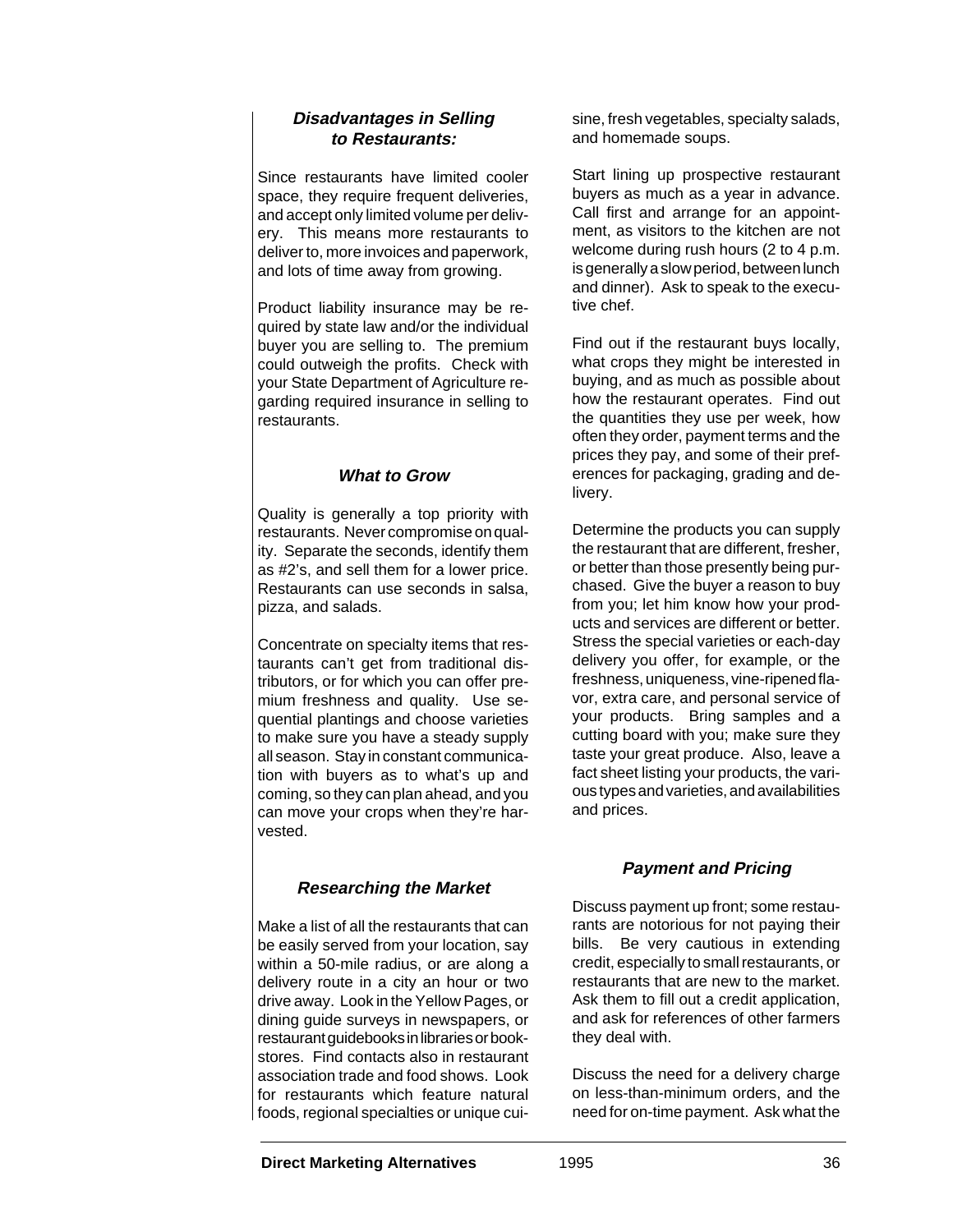restaurant's normal billing schedule is. Two weeks, 30, 45 or 90 days is common; if you can live with that, accept it. Be sure that the restaurant lives up to its agreedupon schedule. Offer an incentive for early payment, such as a 3% discount for payment within 10 days.

Consistent quality is often the key to keeping chefs from arguing too much over the price. But they will argue if the produce occasionally falls below top-quality.

Is it profitable? Take a close look at the distances for delivery, the volume of produce you are able to move through restaurant channels; the time you spend in making phone calls and deliveries, and finally, the comparative value of restaurants compared to other markets. Make sure you are making money!

### **Establishing a Working Relationship**

Try to establish an on-going working relationship with the restaurant, either as supplier for a specified commodity or as their "restaurant garden" to supply a wide range of their needs. Try to get a written contract if possible; verbal agreements are more common. A contract or agreement may specify kinds of produce to be delivered; amounts and delivery times; price and terms; trucking fees and reliability. Make sure you are dealing with someone you can trust— you'd be left in the lurch if your restaurant pulled out on you!

Pinpoint your relationship with your restaurant buyer. Discuss delivery days and times, and find out who should sign off on your delivery. Figure out how much it takes to make a stop worthwhile; then establish a delivery charge for less than minimum orders. Small orders that don't even pay for delivery can kill your good business. Also let them know that you need X number of hours or days to place special orders. Request that orders be made by 5 PM the day before delivery.

When your first crops are ready to harvest, contact the restaurants you'll sell to, and confirm the date, time and quantity of delivery. Be prompt with deliveries and supply exactly what you've promised. Reliability is a must. If you don't show, it means panic in the kitchen and missing items on the menu. They may not buy from you again!

Keep in touch, and make it easy for the restaurant to reach you. An answering machine will allow them to call you for special orders. List what's available and then ask them to leave their order on the answering machine. If you have a FAX machine, fax them your price/availability list with check-offs for their order.

# **Service What You Sell**

Chefs want information about how to store and handle the products, shelf life, and ways in which the product can be used. Some may also appreciate recipe suggestions.

Since affordable labor is one of the biggest problems faced by chefs, they are glad to buy food products in a semiprepared form, such as pre-sliced vegetables, pre-peeled potatoes, prewashed greens, or tomatoes and potatoes sorted according to size. The less time spent preparing produce in the kitchen, the better. Chefs use big tomatoes, for example, for slicing, and little tomatoes for salads.

# **Increasing the Order Size**

One of the biggest challenges in selling to restaurants is in finding ways to increase the order size. Work your way "in" to a restaurant by growing small amounts of some obscure specialty item; then try to supply them with more items to fill out the orders. If you've got a restaurant that buys your mushrooms, for example, give them a free bag of your edible flowers, along with some suggestions on how to use them in salads.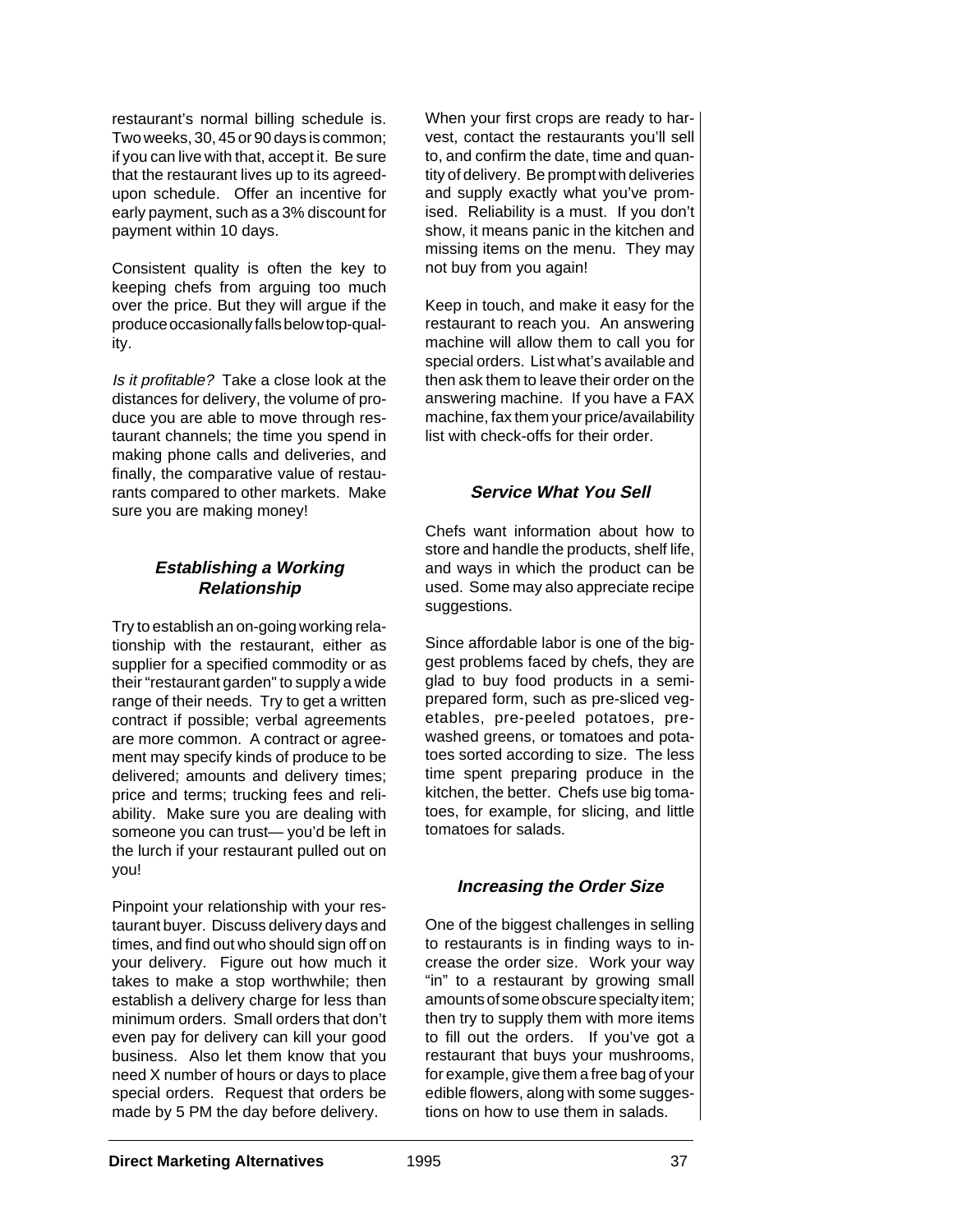### **Grower-Chef Relationships**

One of the most enjoyable aspects of selling direct to restaurants is the ongoing dialogue with these food professionals. Feedback from chefs allows you to upgrade your products and services.

Always communicate if there is a problem. If you are short on a product, call the restaurant to let them know so they can cover themselves on the menu. If your products are frost damaged or insect damaged, for example, chefs still may be able to use the product, as long as the damage is cosmetic only. Discount the price and sell it as seconds.

Hold regular meetings with buyers to review and plan. Bob Cannard meets quarterly with the Chez Panisse management to talk about what he grew that was right, and what he grew too much or too little of. In addition to quantity and variety, the meetings decide how things are grown, picked and packaged. Salad greens for example, can be either plucked as small,

tender edibles, or allowed to mature for greater color, tone and texture.

#### **Working with Other Growers**

Some of the challenges of selling to restaurants—small volume time spent in selling and delivery, having enough variety to build up your accounts, etc.—can be overcome by working with other growers.

When Ina Chun and John Mero began selling edible flowers to restaurants in the Bay Area from their farm in northern Sonoma County, they soon found themselves "picking up" produce from neighboring farmers. Now their distribution services have become a major part of their business.

For more information, contact:

Eric Gibson, 3701 Clair Dr., Carmichael, CA 95608 (916) 622-2248.